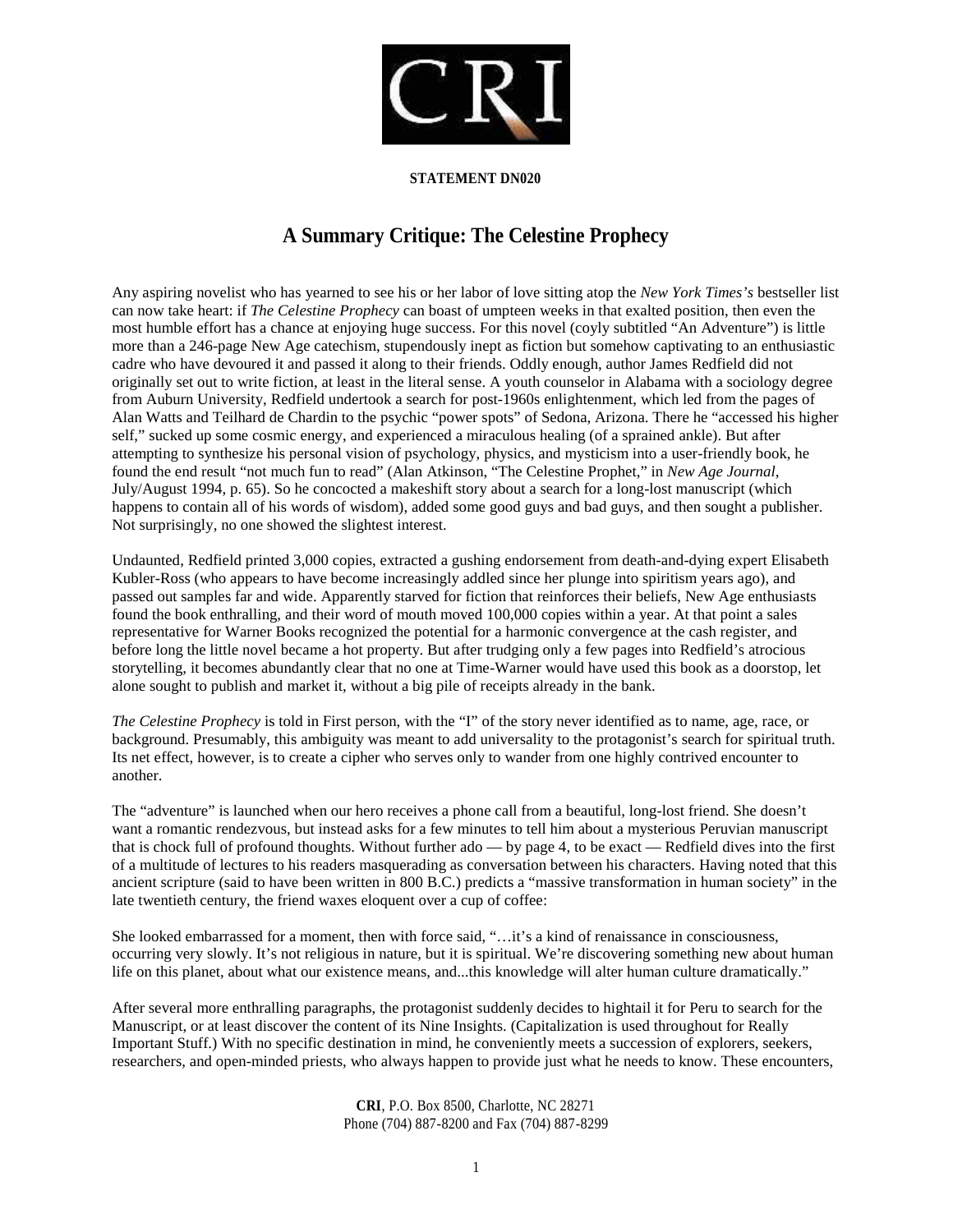by the way, are not to be construed as mere coincidence, but as "synchronistic events" with cosmic significance. They read, however, like the blatant contrivances of a first-time author — which, in fact, they are.

The Insights, revealed more or less at the rate of one per chapter, blend well-worn New Age cosmology with the author's view of interpersonal and societal relationships. The first two Insights explain that we are experiencing a global restlessness that is prodding us to seek deeper spiritual truth. Having spent hundreds of years smothered under church authority, and hundreds more attaining scientific knowledge and material wealth, the human race is now ready to press on to bigger and better things.

The next three Insights trot out Universal Energy, the New Age substitute for a personal deity, which supposedly flows in us and through us and, in fact, *is* us (and everything else). This is the perfect god for the secular mystic: impersonal, capable of being manipulated, and lacking any moral compass other than the ultimate goal of selfactualization.

As the story continues, our hero visits a research complex reminiscent of the Findhorn Garden in Scotland, in which enlightened workers grow exuberant plants through meditative attention to the energy fields surrounding them. Here he begins to see energy fields himself, and discovers how one person's manipulative behavior can literally sap another's energy. But never fear: human conflict will evaporate if each of us can have a mystical experience of oneness with the universe, such as that experienced by *Celestine's* narrator on a mountaintop:

I perceived everything to be somehow part of me. As I sat on the peak of the mountain looking out at the landscape falling away from me in all directions, it felt exactly as if what I had always known as my physical body was only the head of a much larger body consisting of everything else I could see. I experienced the entire universe looking out on itself through my eyes...(p. 98)

The vision continues with a mystical recap of the flow of evolution from hydrogen to human, and a revelation that this impersonal force is now pushing us onward and upward in a big way. The next Insights, however, warn that our progress may be hindered by unproductive coping mechanisms (generated by childhood trauma) known as "control dramas." (This is pretty hip phraseology for a 2,800-year-old manuscript.) Once we understand and deal with this baggage, we may then seek to discover our "basic life question." In doing so we must scrupulously attend to any and all dreams, hunches, intuitions, and coincidences, since these will guide us on our evolutionary path. Furthermore, we can assist others on their paths by helping them understand their own control dramas, and by unselfishly projecting some of our own energy into them.

Finally comes the Biggie, the Ninth Insight — the prophecy identified with the book's title — which is revealed dramatically at a spot known as the Celestine ruins. The bottom line: Spiritual enlightenment will accelerate. Technology will take over humdrum labor. Ancient forests, which are a vortex for cosmic energy, will thrive. Our market economy, and the whole concept of employment, will be replaced. Instead, we will only pay those who give us spiritual insight. (This is a convenient notion for the author, who at the book's conclusion offers, for \$49.95, a personal audiotape "aimed at helping you understand your particular control issues and discover your most inspired, personal mission." Operators are waiting.) Finally, we will evolve to the point where we transform into "beings of light," suddenly becoming invisible to those who are still "vibrating at a lower level."

Interspersed with this overbearing Author's Message is some literary danger and intrigue, generated by those who desire to suppress the Insights, and will stop at nothing to do so. And who would possess such a dastardly agenda? Could it be.,.Satan? No, predictably for a New Age novel, it's the hierarchy of the church, with the Peruvian military serving as its muscle. A supremely unenlightened priest, Father Sebastian, explains why:

"The Manuscript is a curse. It would undermine our basic structure of spiritual authority. It would entice people to think they are in control of their spiritual destiny. It would undermine the discipline needed to bring everyone on the planet into the church..." (p. 237)

Redfield, as might be expected, hasn't done enough homework to understand what a conservative priest, or any informed Christian, might find objectionable in the self-deifying mysticism of his Manuscript. So instead of an interesting adversary, he has created a robed redneck on a power trip. In doing so he has also exposed a pervasive and condescending attitude in the New Age movement: anyone who doesn't buy this world view is an unenlightened hindrance to global progress.

> **CRI**, P.O. Box 8500, Charlotte, NC 28271 Phone (704) 887-8200 and Fax (704) 887-8299